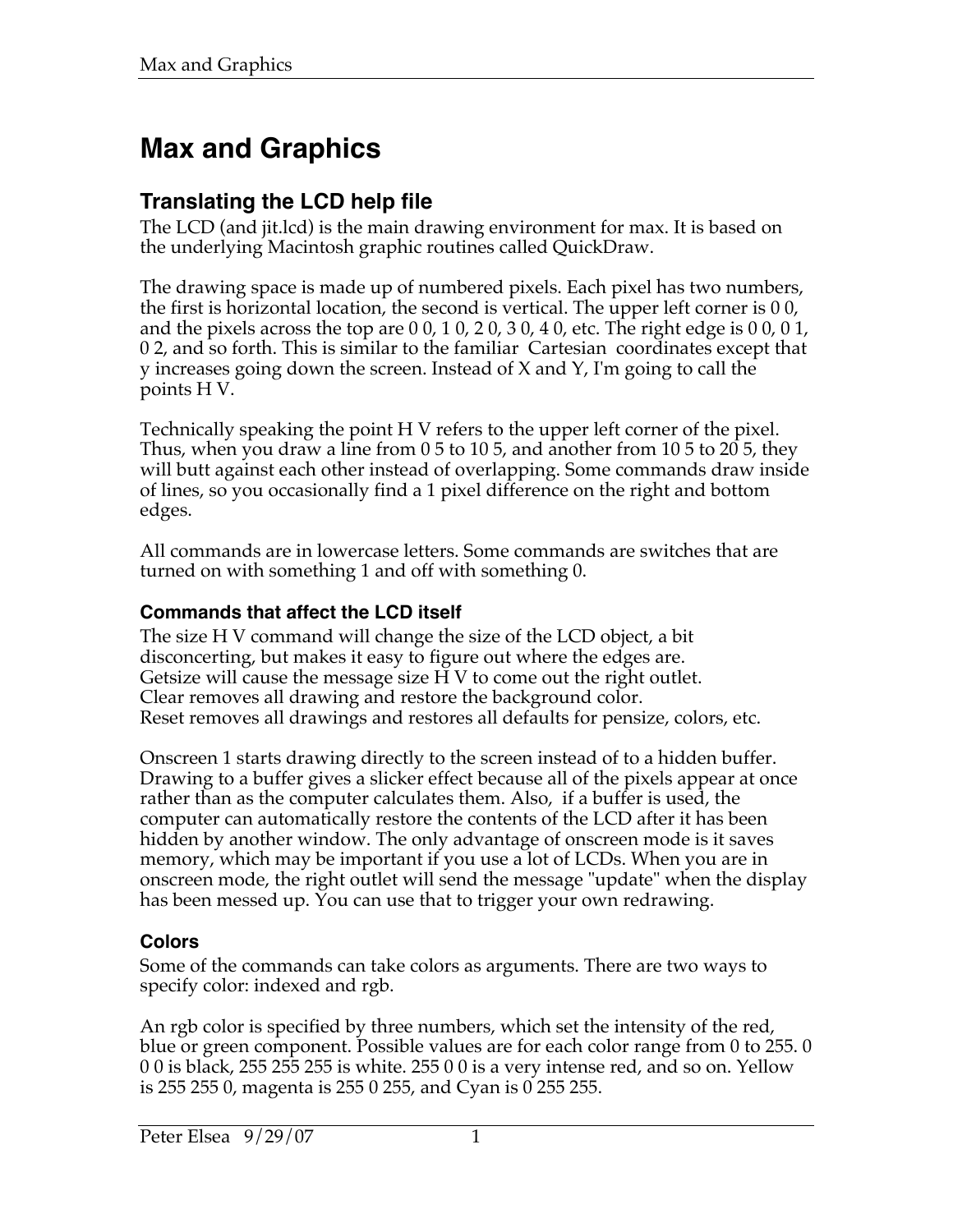Indexed colors use a single number that refers to a set of predefined colors. The set defined is rather strange, being permutations of the values 255, 204, 153, 102, 51, and 0. That gets us up to 214. 215 to 224 are darkening shades of red, 225 to 234 are shades of green, and 235 to 244 are blues. 245 to 255 are darkening shades of gray.

There is a color designated as the foreground color. This is used by any drawing command that does not specify a color. It defaults to black, and will be changed by any color drawing. Or, it can be explicitly set by the command frgb r g b. There is a color designated as the background color with the command brgb r g b. You won't see it until you issue a clear command. The default is white.

Getpixel H V will tell the color of the pixel at H V. The response out the right outlet is "pixel r g b h v".

#### **The pen**

Drawing is done at the location of an invisible pen. To put the pen somewhere, use the command moveto H V.

Click in the LCD also moves the pen.

The similar command move  $H V$  is relative to the last location. Thus if the pen is at 15 44, move 5 5 will place it at 20 49.

Getpenloc will tell the position of the pen.

The pen starts out one pixel across. The command pensize H V changes it to a rectangle. This affects line drawing and the various frame commands. If the shape is not square, vertical lines will be a different width from horizontal ones.

Penmode sets the behavior of the pen in relation to what is already drawn. It determines whether you get the foreground or background color, or something else. Some of these functions use a third color called opcolor, which is set by the command oprgb.

The modes are called by number, but have names as shown in the help file. The following table describes what happens with simple shapes, with effect on colored picts in parens.

| You get the foreground (and background of the pict)                                 |
|-------------------------------------------------------------------------------------|
| You get the foreground of the source and destination                                |
| Black if over white space, white if over black (in colors, you get<br>compliments.) |
| Background color (erases things)                                                    |
| Background color (negative of colors of source)                                     |
| Doesn't draw at all (negative of pict, destination shows through)                   |
| Doesn't draw (negative of pict, negative of destination)                            |
| Doesn't draw (source & destination where they overlap)                              |
| Gives a translucent effect, based on opcolor.                                       |
| Adds the source and destination -generally gives stronger colors.                   |
| Uses OpColor as maximum                                                             |
| Adds, but with "wraparound" which can be really bizarre.                            |
|                                                                                     |

Peter Elsea 9/29/07 2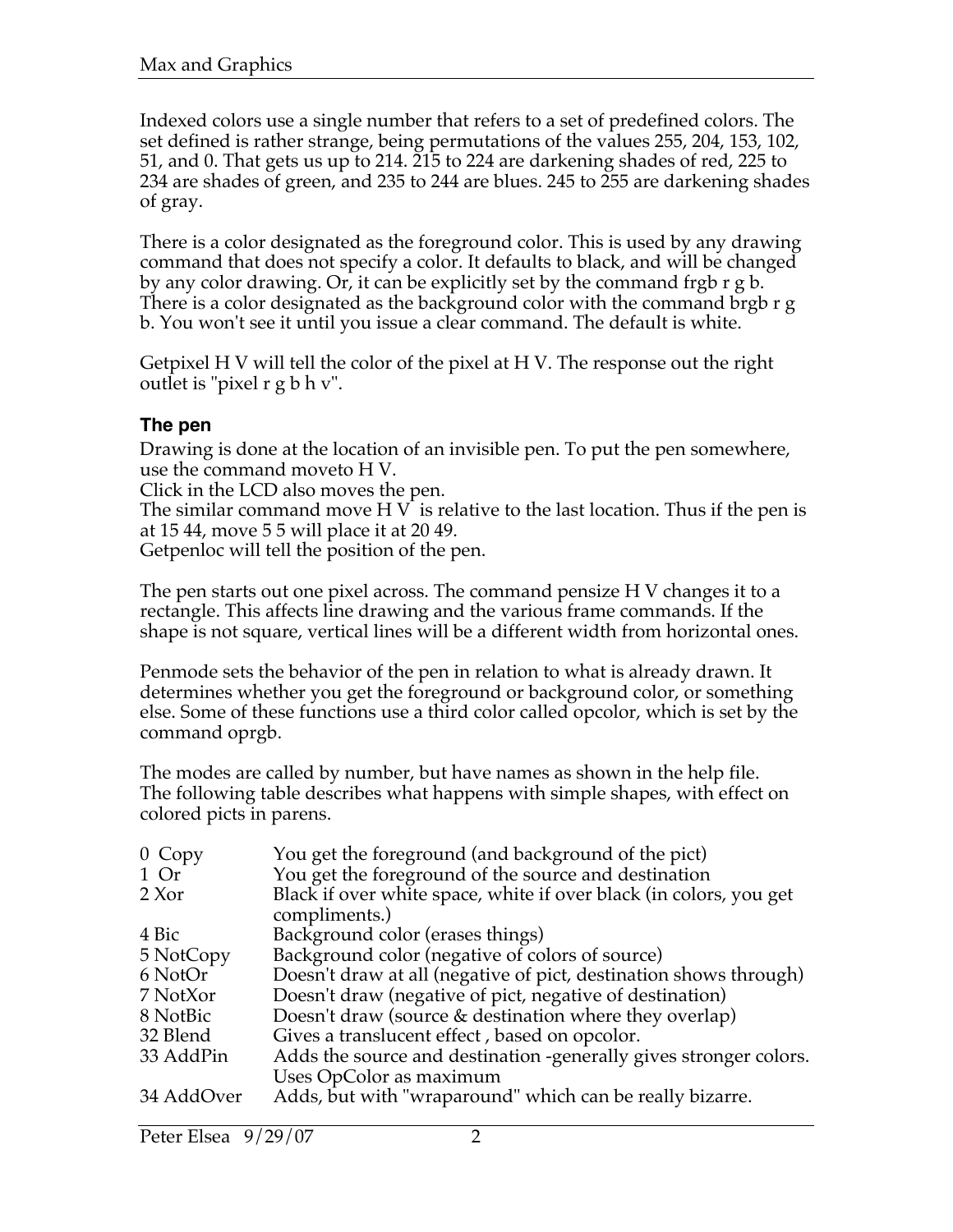| 35 SubPin  | Gives the difference, but opcolor is the minimum. Also strange         |
|------------|------------------------------------------------------------------------|
|            | 36 transparent Will ignore pixels in the source that match the current |
|            | background. Use this when drawing PICTs if you want the                |
|            | original to show through.                                              |
| 37 Addmax  | Will pass the maximum of the source and destination color,             |
|            | which tends toward white.                                              |
| 38 SubOver | Uses the difference between the colors, but if negative wraps          |
|            | around.                                                                |
| 39 AdMin   | Uses the lesser of the colors.                                         |

The Not and OR functions would do something if the pen is in "Pattern mode", which means something other than a solid rectangle. Pattern modes aren't implemented in LCD yet. Since all this math occurs on the individual color components, it's really hard to predict what will happen with any two colors.

#### **Text**

Text is drawn starting at the pen location, and moves to the right with each letter. If you want text to restart at the left and next line down when the right is reached, you have to do that yourself.

Font n s changes the font to number n and size s. The number for specific fonts varies from machine to machine so this will need some experimenting.. Most applications list them in alphabetical order in the font menu, which isn't the number order. The first 24 are system fonts and will be predictable. (There are third party externals to find font numbers, I'll try to chase some down)

The command [write something  $\setminus$ , something] will write text in the LCD. Note that some punctuation, like comma, must be preceded by a backslash to be written properly.

The command ascii n n n n will translate the numbers to ascii equivalent letters and write those. There's a chart of ascii in the Max and text tutorial.

#### **Lines**

The command lineto H V draws a line from the pen location to H V. The command line H V draws to a point H pixels right and V pixels down. H and V can be negative numbers to go the other way.

Linesegment h1 v1 h2 v2 c draws a line from h1 v1 to h2 v2 with indexed color c. Linesegment is really a moveto and a lineto.

#### **Shapes**

Various shapes can be drawn with a single command. The shapes are fitted into a rectangle you define as H V upper left and H V lower right. The shapes can be painted or framed. Paint gives a solid shape, frame gives the outline. **Paintrect** 

Framerect Paintoval Frameoval Paintroundrect Frameroundrect

Peter Elsea 9/29/07 3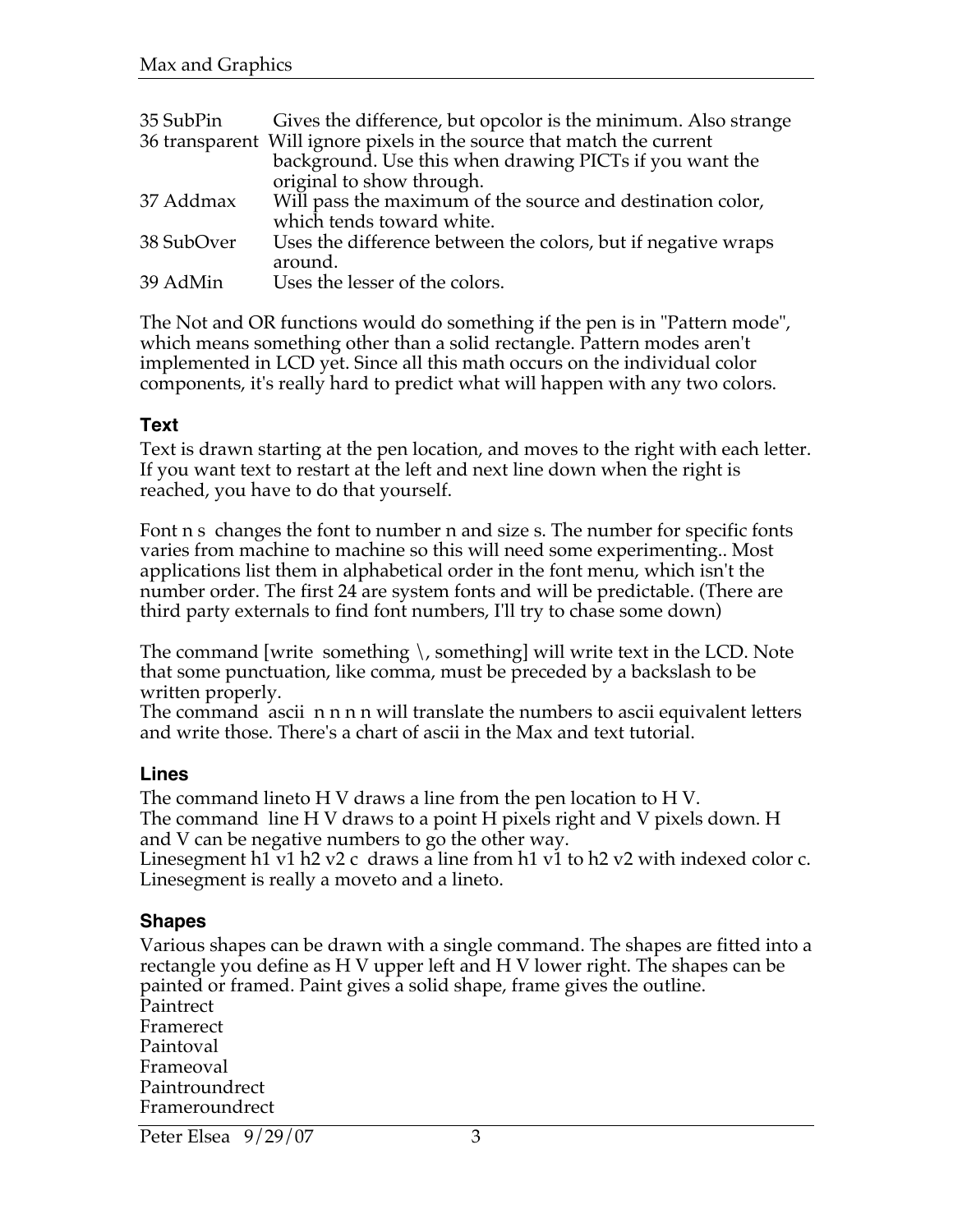(remember, all commands are lowercase. Bill gates won't let me start a sentence with a lowercase.)

Framearc needs two more numbers, which are starting angle and ending angle. These are given in degrees, where 0 is straight up.

The paint commands paint the area inside the bounding lines, and the frame commands draw the bounding lines, so if you paint on top of a frame with the same numbers, the right and bottom of the frame will still show. Paint commands do not move the drawing pen.

#### **Poly**

Polygons are painted with the paintpoly and framepoly commands. The arguments to the poly are a list of points (H,V) the poly will be drawn to. It's analogous to a moveto followed by series of linetos. If the lines cross, the paintpoly command will only fill areas on one side of any of its lines. It looks for the best enclosure. Note that the poly will only be closed if the last pair of numbers is the same as the first pair.

#### **Regions**

You can group a more complicated set of commands than the lines of poly. This is done by the region procedure. To do this, you issue these commands:

- Recordregion
- Any number of drawing operations
- Closeregion somename
- Paintregion somename H V

You won't see any drawing until the paintregion command. The H and V of the paint region will be added to whatever Hs and Vs were in the recorded drawing commands. You may be surprised at what you see when you include linetos in the region recording.

You can have as many named regions as you want to, but when you are done with one, you should call deleteregion to free up the memory. Clearregions deletes all regions, as does reset.

## **Clipping Regions**

A clipping region is a area that limits drawing, sort of a cookie cutter effect. The following define clipping regions.

Cliprect Clipoval Cliproundrect Clippoly

Cliparc is apparently planned for a later version.

Only one clipping region is in effect at a time. You can have a complex clipping region by making a region, and using the command: Cliprgn somename H V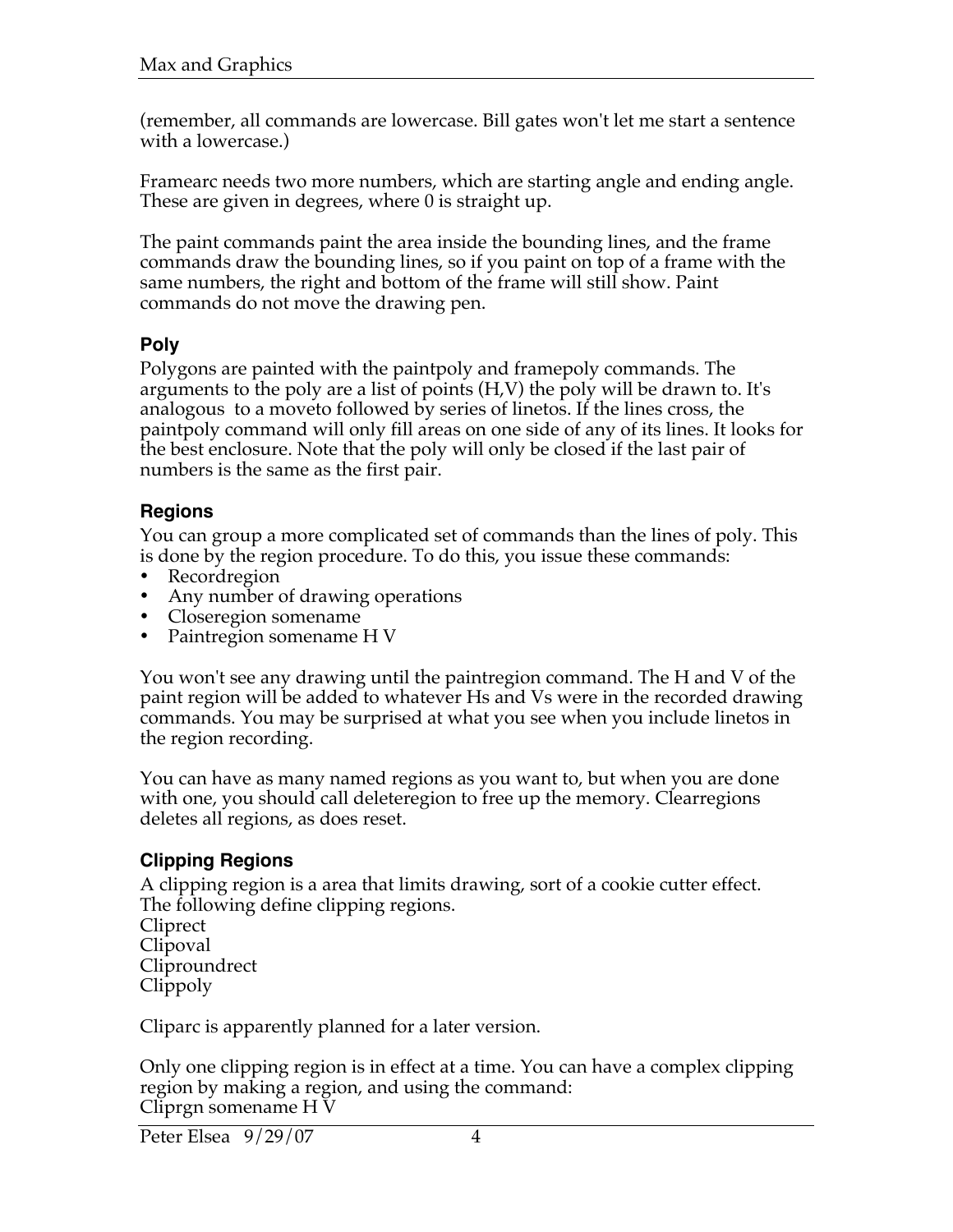If a clipping region is in effect, the clear command only clears the clipping region. Clipping regions are not removed by the reset command, but I suspect this is a bug. The command noclip gets rid of the clipping region.

Scrollrect is similar to a region command. It copies what ever is in the specified rectangle, erases the rectangle, then draws the copy into a rectangle that is moved by the specified distance. That's all done by Scrollrect H V H1 V1 mH mV

It's most useful for moving the entire LCD contents.

#### **Sprites**

So far all drawing has been permanent. If you draw something, change the H and V values and draw it again, you get two copies. To get rid of something, you have to draw it with the background color, and then redraw anything you wanted to keep. Sprites allow you to define drawings that will move around the screen.

To use sprites, you need to do enablesprites 1. This creates more off screen space for drawing. Then:

- recordsprite
- (a bunch of drawing commands)
- closesprite aname

will create the sprite. Drawsprite H V will draw it. Drawsprite H1 V1 will move the sprite to a different position without affecting any background. To make a sprite go away temporarily, use hidesprite. Free up its memory with deletesprite when you are done with it.

Clear and reset do not affect sprites.

If you use counters to calculate H and V, sprites will glide nicely around on the screen. (Jit.lcd does not have sprites. You can composite images in other ways.)

#### **picts**

Pict files are a Macintosh graphics files format. Most graphics programs such as photoshop can create them. You can use Picts in an LCD. The command

Readpict aname filename

will load the pict into the system. (It can apparently also read jpeg files.) The name you give it is just an identifier for LCD, it has nothing to do with what's on the drive.

Then drawpict will put it in the LCD. The arguments to drawpict can make some interesting changes: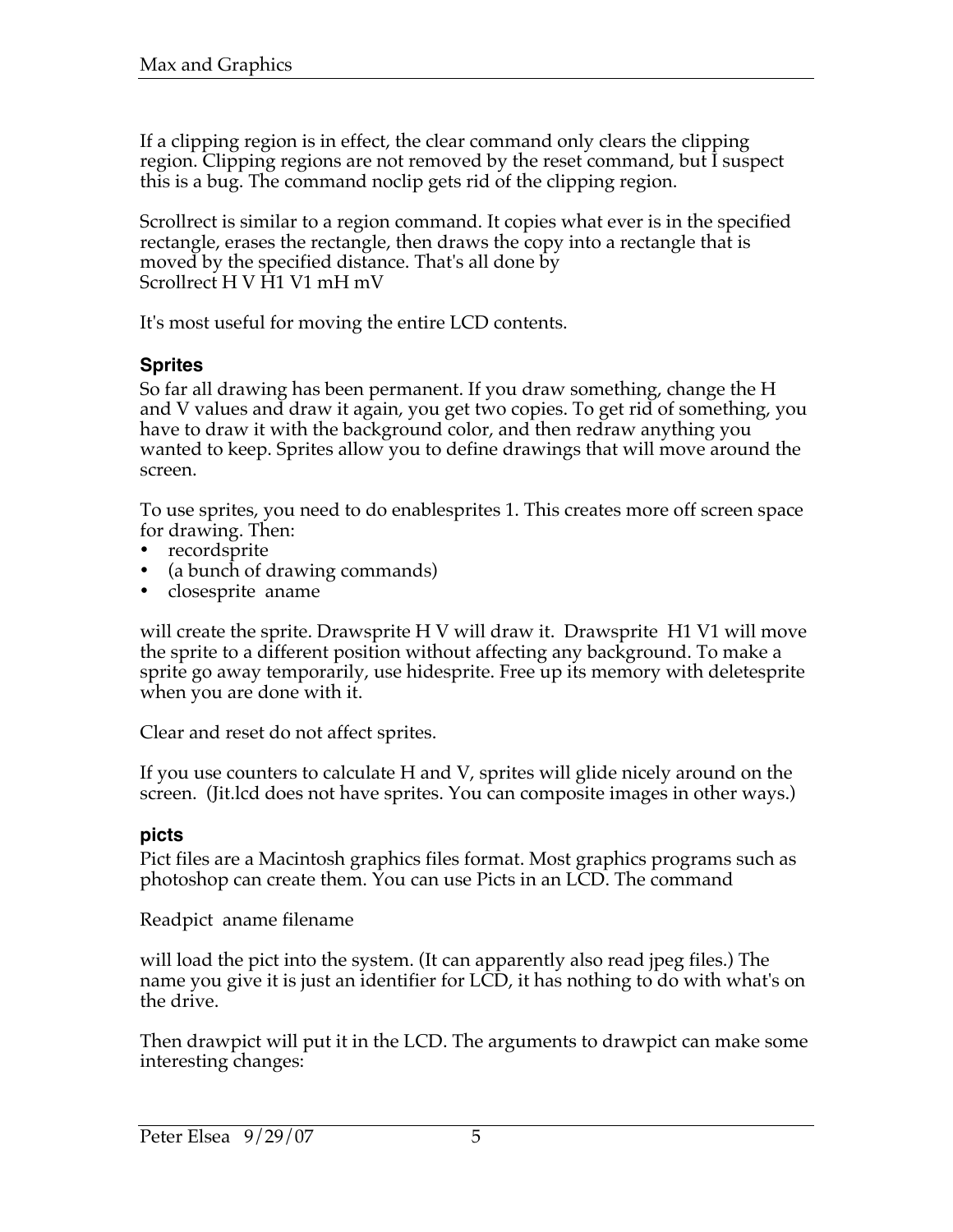| Drawpict aname HV                      | will place the upper left corner of the<br>pict at H and V. Many picts include<br>white space around the edges, so you<br>may have to allow for that. (Try<br>transparent mode) |
|----------------------------------------|---------------------------------------------------------------------------------------------------------------------------------------------------------------------------------|
| Drawpict aname H V H1 V1               | will squeeze (or expand) the picture<br>into the rectangle defined.                                                                                                             |
| Drawpict aname 0 0 0 0 sH sV sH1 sV1   | will draw only part of the picture. sH<br>etc determine which part of the picture.                                                                                              |
| Drawpict aname H V H1 V1 sH sV sH1 sV1 | will draw part of the picture in the<br>rectangle with appropriate scaling.                                                                                                     |
| Deletepict aname                       | removes the pict file from memory but<br>doesn't erase it from the LCD.                                                                                                         |
| Clearpicts                             | removes all picts from memory.                                                                                                                                                  |

You can put a pict into a sprite. You can also tile picts with the command:

tilepict H V H1 V1 sH sV sH1 sV1

Tiling repeats the image as many times as necessary to fill the specified rectangle or the LCD. (You can shape this with a clipregion.) The sH etc. arguments determine the size of the tiles and where they come from in the image.

Once you have built up an interesting image in your LCD, you can immortalize it with the writepict command.

#### **Mouse Actions**

When the patcher is locked, you can draw directly into the LCD with the mouse. The mouse location is sent out the left outlet while drawing is going on. If the mouse button is clicked, a 1 for mouse down or a 0 for mouse up are sent out the third outlet. The command local 0 will turn mouse drawing off, but position and button messages are still sent.

If the command idle 1 has been received, the location of the mouse will be sent out the second outlet when the mouse is over the LCD but not drawing.

With these mouse features, the LCD makes a nice performance interface. You can load a pict in, and then respond when the user clicks over an interesting part of the pict.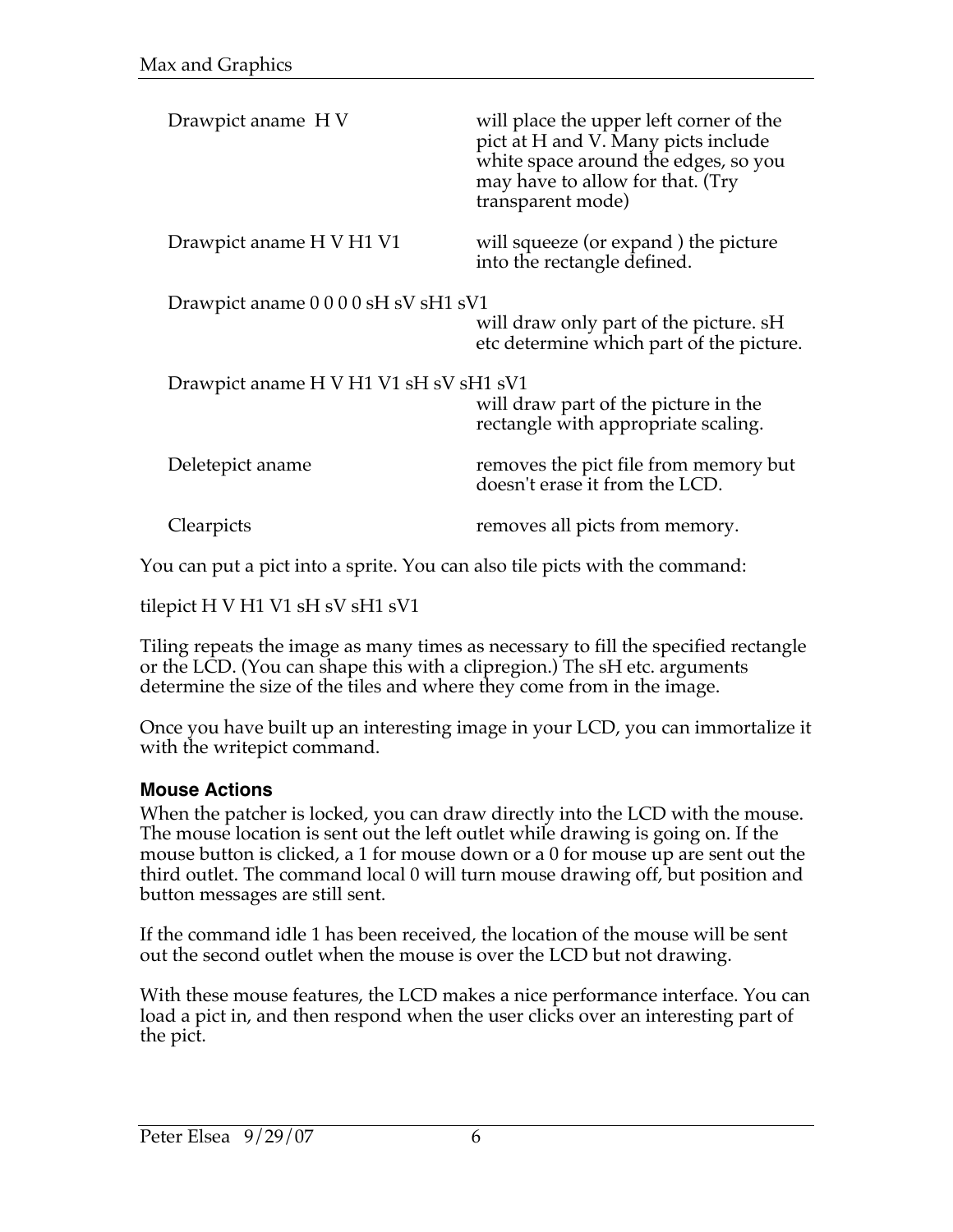# **A Drawing Example**

Drawing on the screen is a matter of figuring out where to put the available shapes. Some lovely patterns can be created by placing dots at mathematically determined locations. Here's an example.



The number box at the top sets the radius of a circle. The paintoval command requires a box to inscribe the circle in, which is provided by the pack. This is modified by the lmult object, which with two arguments only affects first two list members. The list at this point is [-34 -34 34 34 255 0 0]. This corresponds to left edge, top, right edge, bottom, with three numbers to provide the color in RGB format.

This list is fed to the Ladd at the bottom which centers everything in the LCD. I find this approach is usually much simpler than trying to do all the math in the positive quadrant, and changing the size of the LCD requires only one change in the patch.

I also want some circles half this size, which are created by lmult 0.5. Lmult with one argument will process everything in the list. (This will affect the color, but it's about to be changed anyway.) The Ladds make three of these and move them to different places. Messages box tokens are a good way to copy specified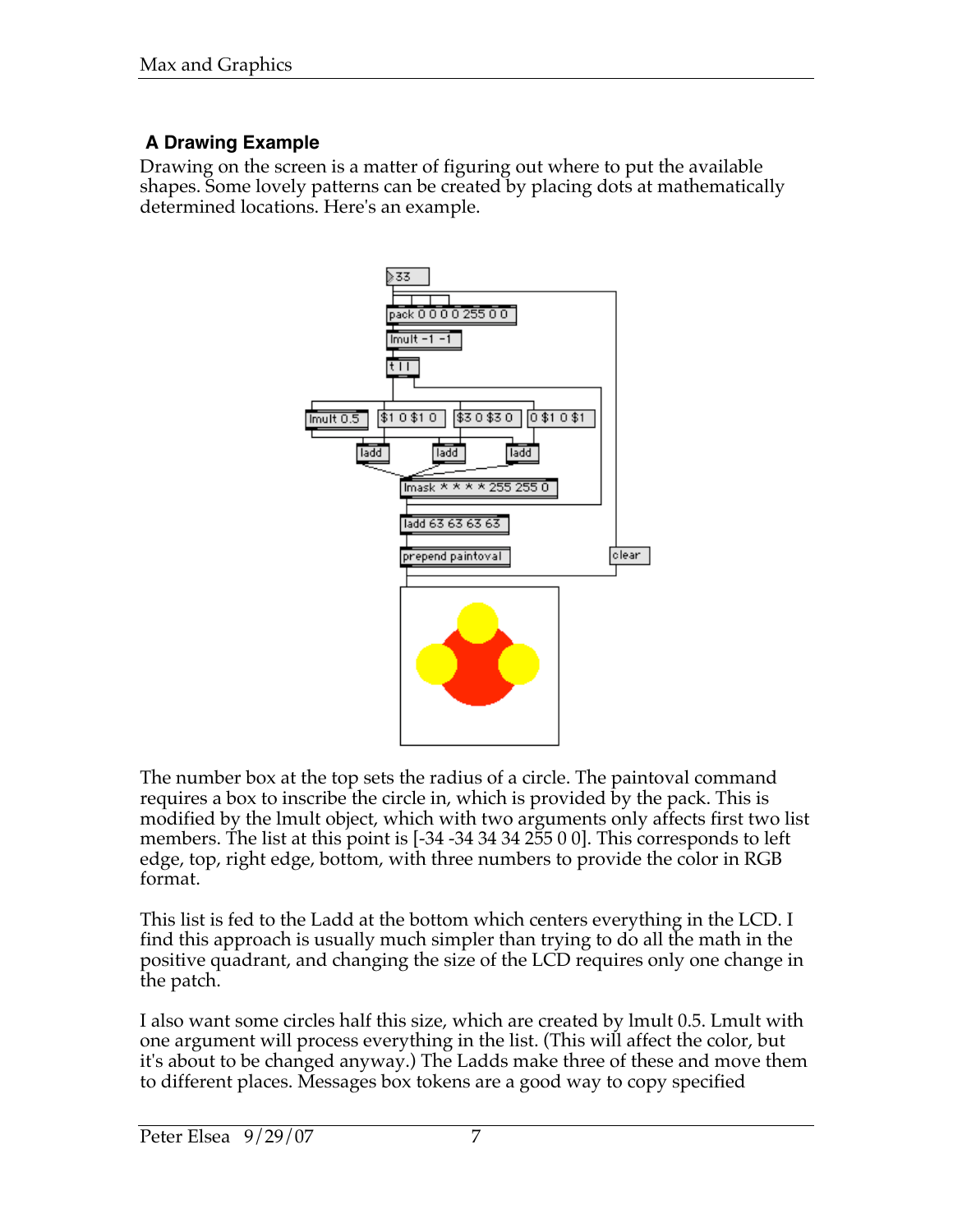members of a list. In this case they are chosen to move the center of the small circles to the edges of the large one.

Lmask sets the color of the smaller circles.

Note that the two sets of circles are separated by a trig (t) object. This kind of drawing is very sensitive to the order of operations. Here's what I get if the two trig outlets are switched:



I use Lobjects extensively for sizing and positioning graphics. Individual objects could do the job, but I find it easier to keep track of what is going on when the complete description of a rectangle is in a single list. When this format is used, the following operations are easy to apply:

| Ladd 50500      | Move object right 5 pixels                                                                |
|-----------------|-------------------------------------------------------------------------------------------|
| Ladd $05050$    | Move object down 5 pixels                                                                 |
| Ladd 0 0 5 0 0  | Widen object by 5 pixels                                                                  |
| Ladd $00050$    | Increase height by 5 pixels                                                               |
| Lmult 1 1 5 5 1 | Make object 5 times size (only works if left top is 0 0,                                  |
|                 | so this will usually be done first. You can also do this                                  |
|                 | if you are using negative coordingates for left and                                       |
|                 | top.)                                                                                     |
| Lmask **** $5$  | forces index color to be 5. (See the Lmask help<br>window to see how to change the mask.) |
|                 |                                                                                           |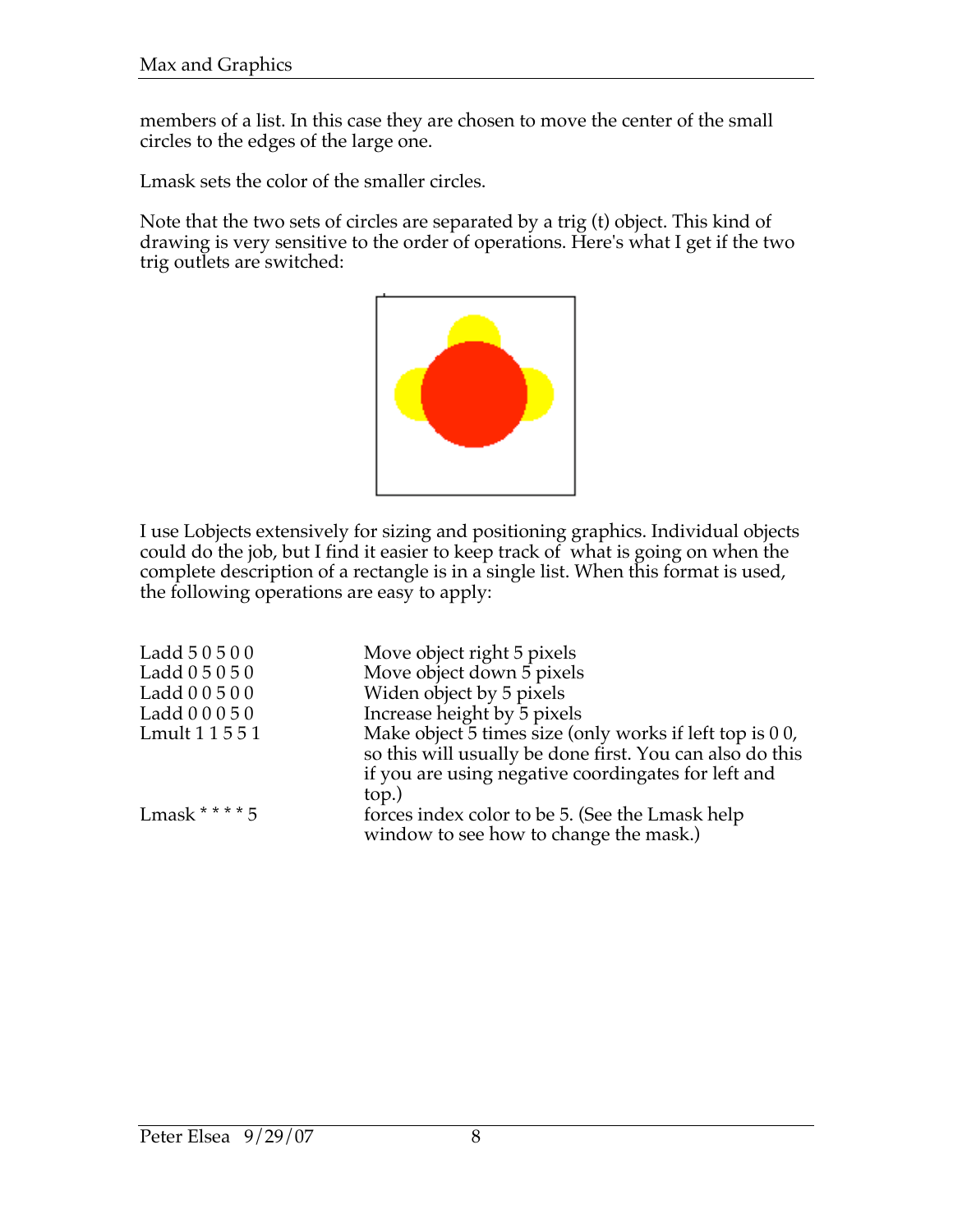## **Rorschach**

Here's a more elaborate drawing.



This patcher uses drunk objects to generate a random scribble made of tiny rectangles. A new horizontal, vertical and color value are created on each metro tick. Note that the rectangle to be drawn has no dimensions at the start. This is added later. The list that comes out of the pack object is H V H V color.

The reflections subpatcher gives the characteristic symmetry of inkblots that are made by folding paper. This is what's inside: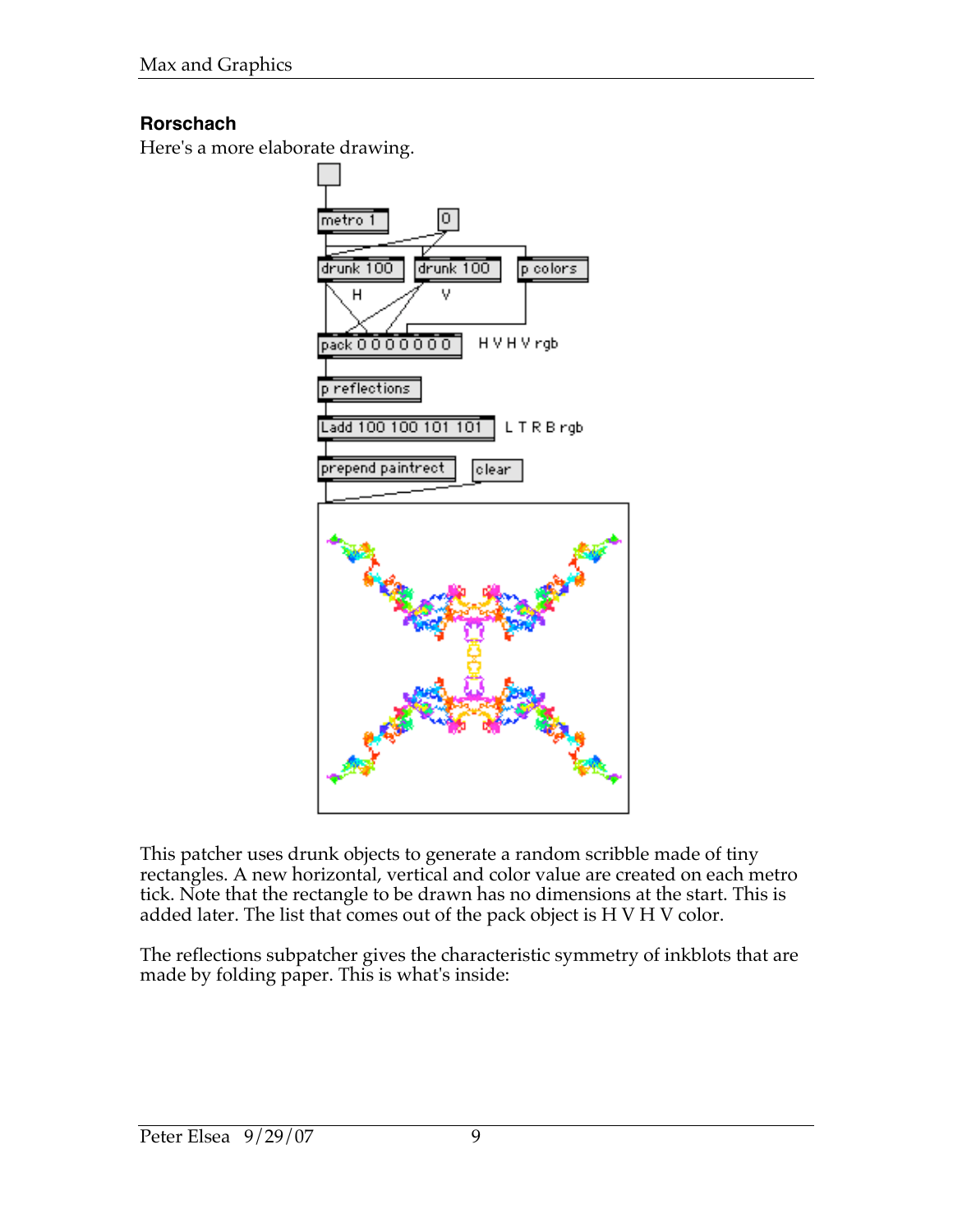

This creates three new lists and thus four rectangles will be drawn. By just changing the sign of the H, V or both values, the shapes will be reflected into four quadrants.

The final addition is performed to move the shape to the center, and at the same time give some dimension to the rectangle. Note that the rectangles are drawn to the right and below the actual coordinate.

A word about the colors subpatcher. This uses one of my favorite tricks to generate random RGB colors. The swatch object recognizes the hsl message, which specifies a color as hue, saturation and level. The arguments of the hsl message let me change colors randomly while guaranteeing they will be nice and bright.

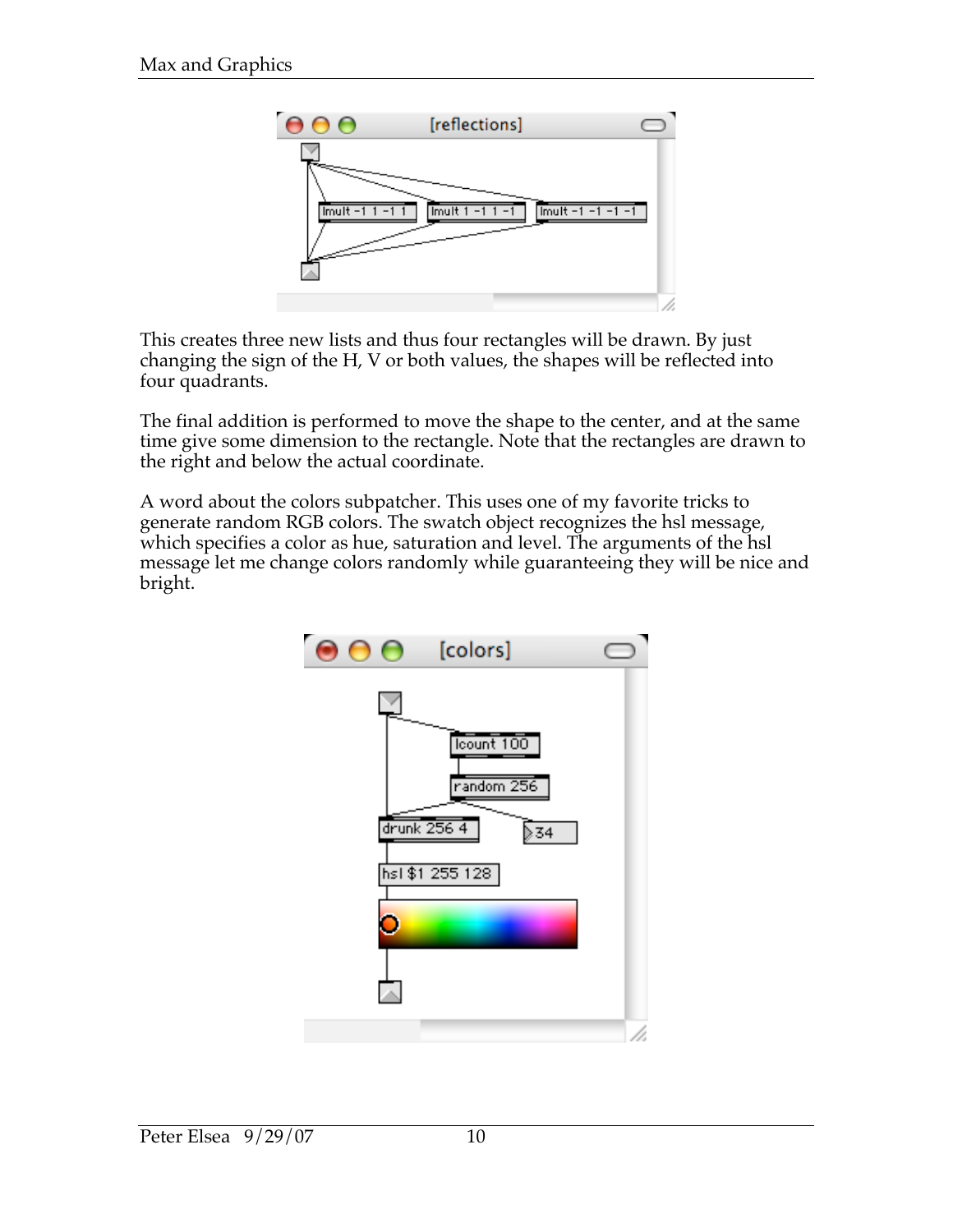## **Polar Coordinates**

Here's something even more complex:



This is going to draw some curves. It works by calculating an angle and radius for each point. This is how polar coordinates work in the Macintosh graphic world:

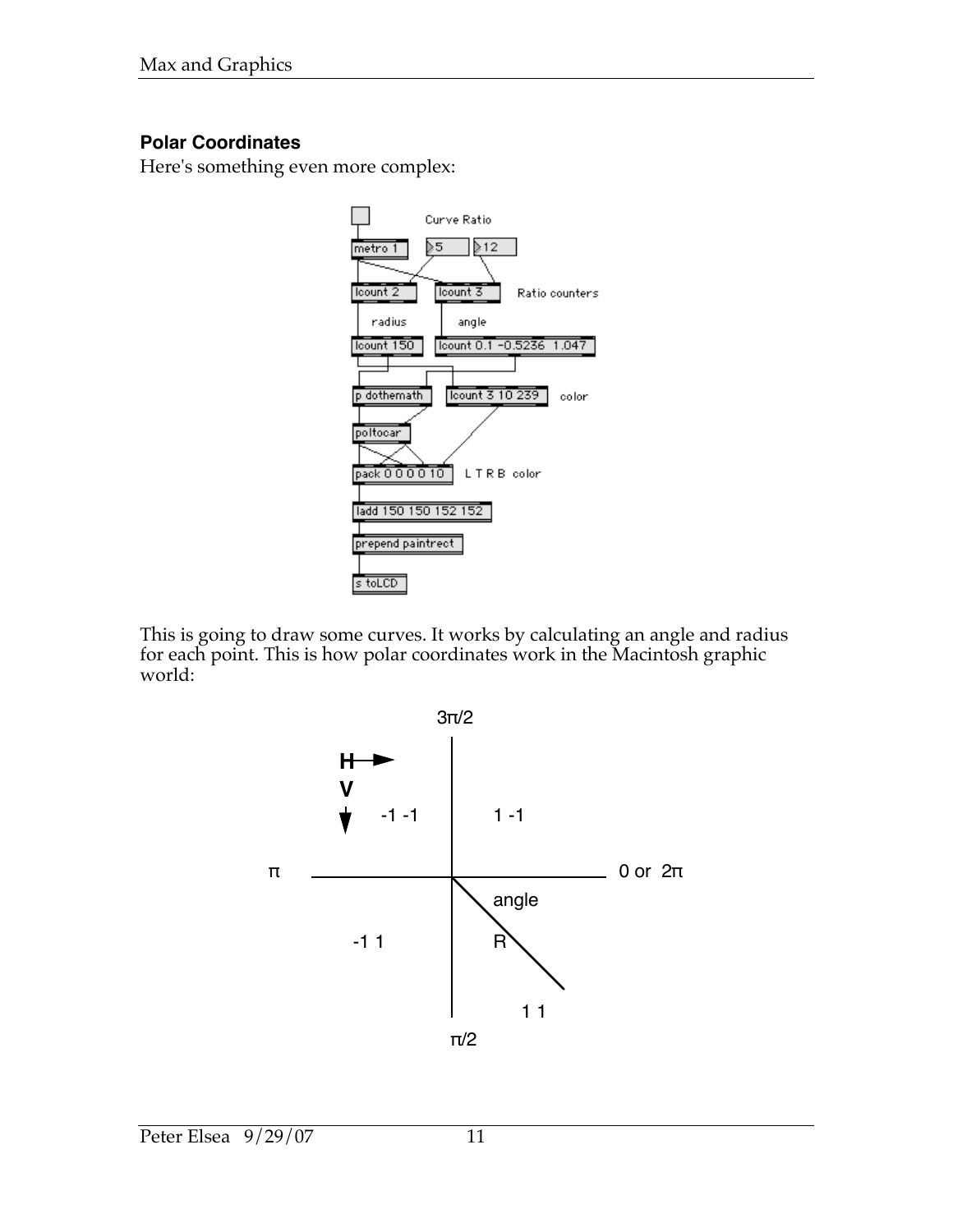The point we are interested is found at the end of the line R. The radius R and the angle tell us where the point is. Of course, in order to draw the point, it has to be expressed in terms of H and V. H is equal to  $R^*$  cos (angle) and V is  $R^*$ sin(angle), but we can avoid the math with the poltocar object.

There are two things to be aware of when using polar coordinates. First off, the angle is expressed in radians, and a full circle is 6.283185307 radians. To get accurate placement out at the corners of large drawings, we should keep about 4 significant figures, so 6.283 works. We can generate angles by counting to 6283 and dividing by 100.0, or by using Lcount, which will do float counting.

The second thing is that a full circle will include negative H and V values, so we will again use the offset origin trick.

The patcher includes all of those features but the angle generated is from  $-\pi/6$  to  $\pi/6$  (0.5236 radians, equivalent to 30°.) Hidden away in the subpatcher you will find these operations:



This forms 5 reflections for each point. The reflections are around axes set at 60° angles, which is the effect you get from most kaleidoscopes. The poltocar object converts these to the kind of list we are used to using, and rectangles one pixel wide are painted in the LCD. Here's the result: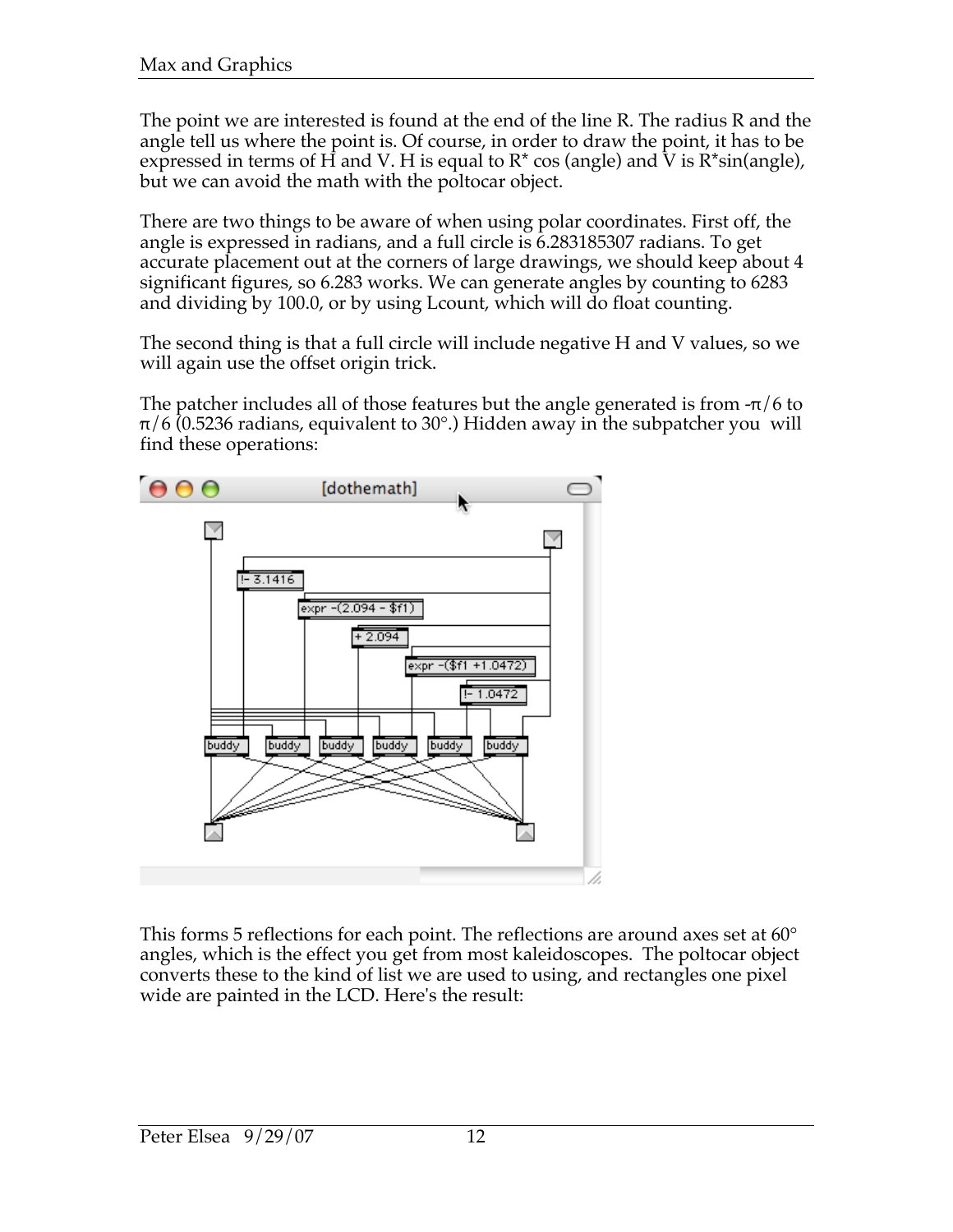

The actual curves you get depends on the settings of the ratio counters. More complex patterns arise from changing these ratios at carefully chosen moments.